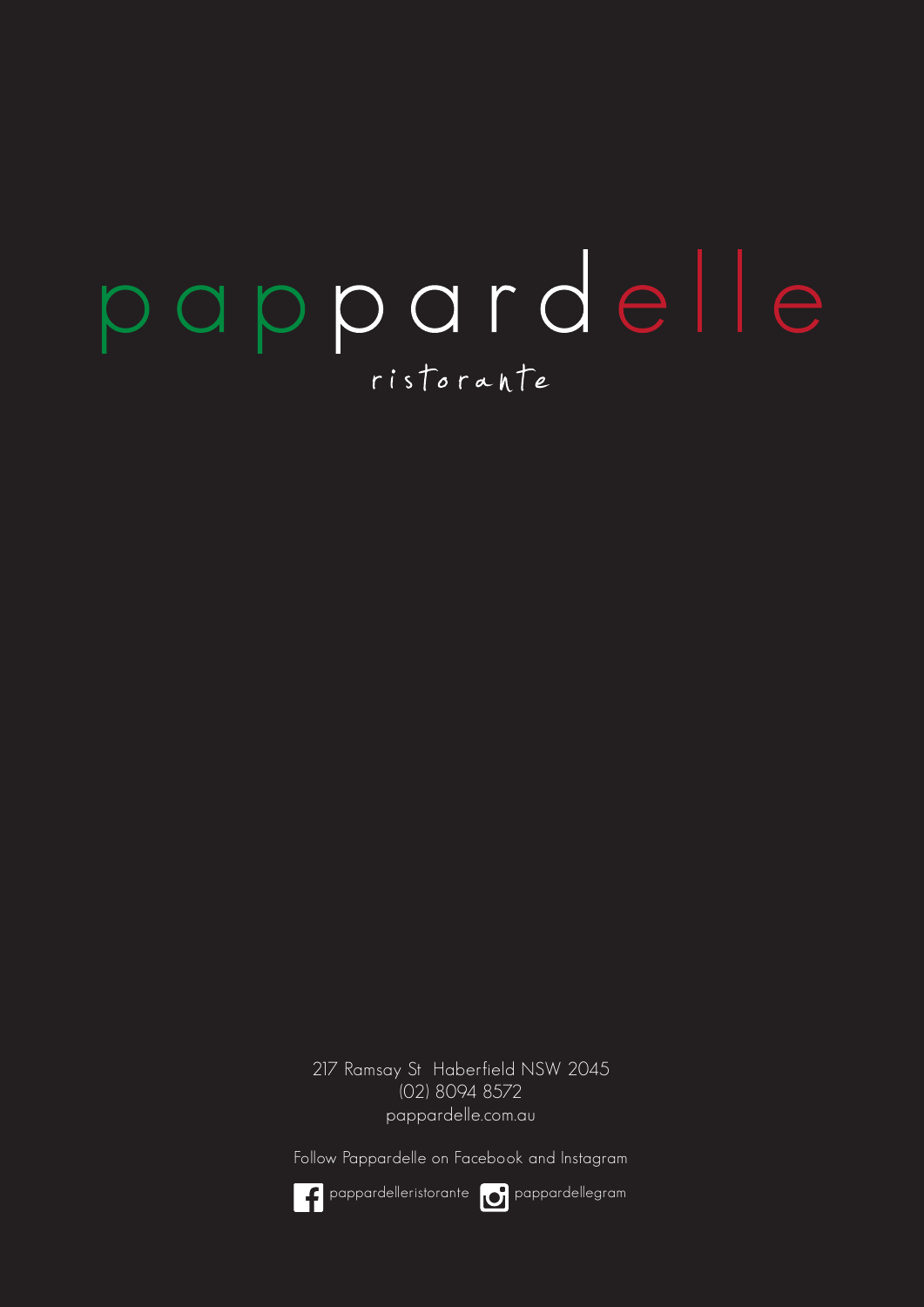## Bruschetta e Entree Pizza

| Pomodoro - tomatoes, basil and bocconcini on two pieces of crispy Italian bread. (v)                                                                 | 10              |  |
|------------------------------------------------------------------------------------------------------------------------------------------------------|-----------------|--|
| Siciliana - roasted capsicums, sicilian green olives and goats cheese on two pieces of crispy Italian bread. (v)                                     | 12              |  |
| Pizza bianca with fresh oregano, cracked pepper and sea salt. (v)                                                                                    | 15              |  |
| Garlic pizza with a touch of cheese, oregano, cracked pepper and finished with fresh parsley. (v)                                                    | 16              |  |
| Garlic pizza with thinly-sliced tomatoes and basil pesto. (v)                                                                                        | 18              |  |
| White pizza finished with olive paste tapenade and goats cheese. (v)                                                                                 | 19              |  |
| Pane fresco (plain bread)                                                                                                                            | 3               |  |
| trimi                                                                                                                                                |                 |  |
| Piatto Antipasto<br>An Italian icon - platter of cured meats, fine cheese and marinated vegetables.                                                  | 26              |  |
| Calamari Fritti<br>Lightly-dusted baby calamari, fried and tossed with fresh chilli and shallots. Served with a rocket aioli.                        | 20              |  |
| Nannata<br>Whitebait fritters served with aioli.                                                                                                     | 20              |  |
| Polpi Alla Griglia<br>Char-grilled baby octopus with roasted capsicums and a sweetened balsamic reduction, served on a bed of<br>rocket leaves. (gf) | 24              |  |
| Sicilian Garlic Prawns<br>Fresh king prawns cooked with tomatoes, garlic, chilli, basil and thyme.                                                   | 34              |  |
| Cozze Napoletana<br>Black mussels steamed in white wine, fresh garlic gloves and napolitana sauce.                                                   | 20              |  |
| Cappesante San Danele<br>26 (1/2 doz) 38 (1 doz<br>Seared scallops with goats cheese, wrapped in prosciutto crudo with a lemon butter sauce.         |                 |  |
| Carpaccio<br>Thinly-sliced raw beef, rocket, shaved parmesan with with a seasoned olive oil and lemon dressing.                                      | 20              |  |
| Funghi Ripieni<br>Char-grilled field mushrooms stuffed with spinach and ricotta, drizzled with a gorgonzola sauce. (v)                               | 22              |  |
| Insalate                                                                                                                                             |                 |  |
| Fresh Garden Salad<br>Mixed lettuce, tomatoes, cucumber, spanish onions and italian dressing. (v/gf)                                                 | $\overline{14}$ |  |
| Rocket Salad<br>Wild rocket with shaved parmesan, walnuts and pear with aged balsamic vinaigrette. (v/gf)                                            | 16              |  |
| Mediterranean Salad<br>Mixed lettuce, artichokes, semi-dried tomatoes, spanish onions, radish, green olives and red capsicums. (v/gf)                | 18              |  |

(v) indicates vegetarian options / (gf) indicates gluten free options.

All prices subject to change without notice. All menu items are subject to availability.

3% surcharge applies to payments using American Express. Diners Club not accepted. No splitting of bills.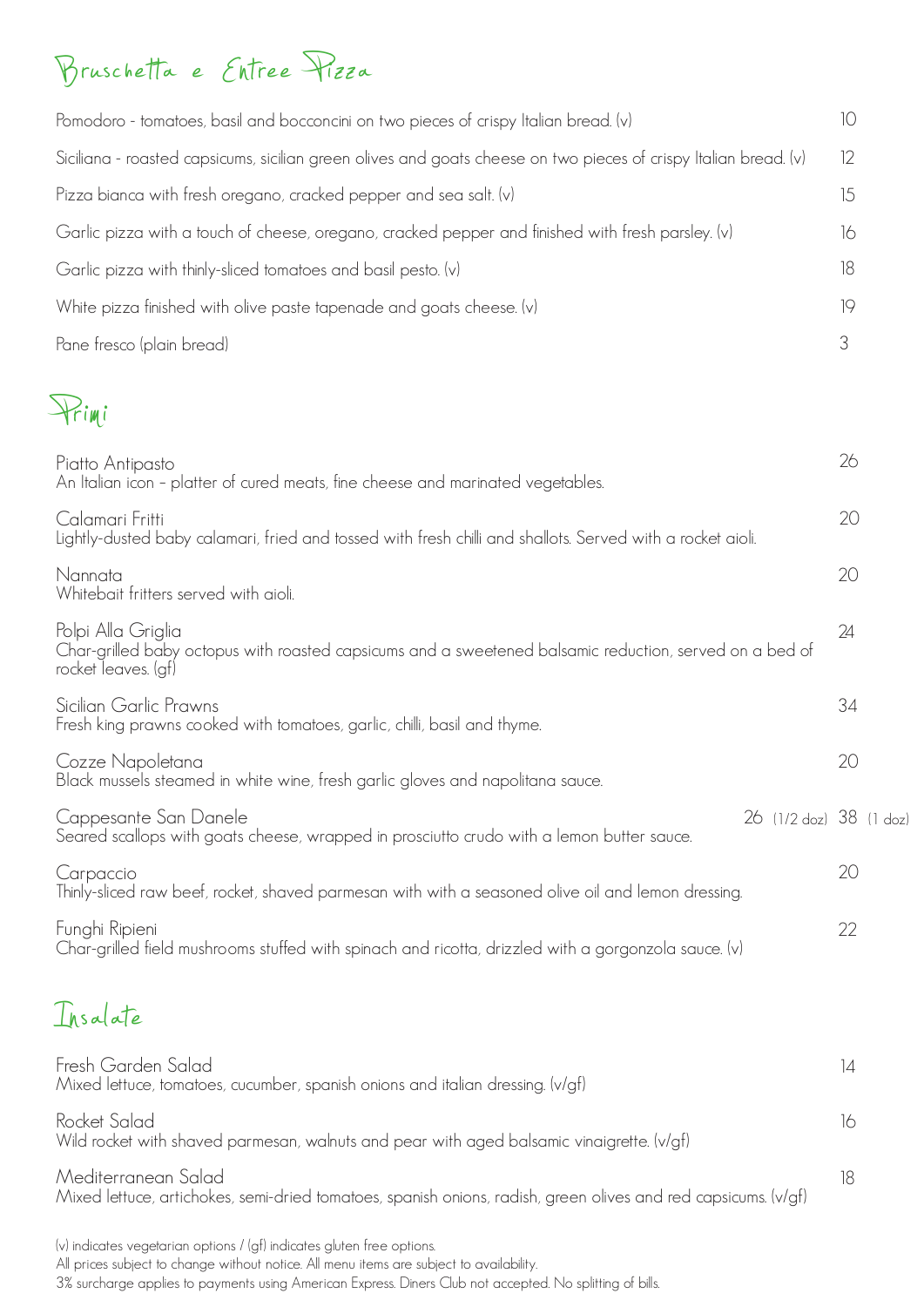## Pasta e Risotto

| Pappardelle con Ragù<br>28<br>Fresh pappardelle with a slow cooked pork and veal ragù.<br>Penne Siciliana<br>27<br>Penne with a rich napolitana sauce, eggplant, fresh basil and melted bocconcini. (v)<br>Fettucine Boscaiola<br>24<br>Fettuccine with onion, mushrooms, shallots and bacon, in a cream sauce.<br>Stracciatelle Bianco<br>28<br>Rag pasta tossed with tiger prawns, diced roma tomatoes, pinenuts, spanish onions, rocket and lemon juice.<br>29<br>Pappardelle Pescatore<br>Selection of fresh seafood infused with basil, fresh chilli, white wine and extra virgin olive oil.<br>26<br>Pumpkin Ravioli<br>Pumpkin and sage ravioli with cherry tomatoes and basil, in a brown butter sauce. (v)<br>Gnocchi Pesto<br>24<br>Homemade potato dumplings with a creamy pesto sauce and pinenuts. (v)<br>Gnocchi Quattro Formaggi<br>26<br>Homemade potato dumplings slowly cooked with four cheeses and a cream reduction. (v)<br>28<br>Risotto Con Gamberi<br>Brandy-infused prawns, fresh chilli, onions and shallots in napolitana and cream sauce. (gf)<br>25<br>Risotto Con Funghi<br>An assortment of mushrooms, in a burnt butter and white wine sauce, finished with a scoop of mascarpone. (gf)<br>25<br>Risotto Pollo<br>Chicken breast and butternut pumpkin risotto with pine nuts, in a creamy aurora sauce. (gf) | Linguine Marinara<br>Linguine with a selection of fresh seafood, infused in a spicy napolitana sauce. | 28 |
|-----------------------------------------------------------------------------------------------------------------------------------------------------------------------------------------------------------------------------------------------------------------------------------------------------------------------------------------------------------------------------------------------------------------------------------------------------------------------------------------------------------------------------------------------------------------------------------------------------------------------------------------------------------------------------------------------------------------------------------------------------------------------------------------------------------------------------------------------------------------------------------------------------------------------------------------------------------------------------------------------------------------------------------------------------------------------------------------------------------------------------------------------------------------------------------------------------------------------------------------------------------------------------------------------------------------------------------------------|-------------------------------------------------------------------------------------------------------|----|
|                                                                                                                                                                                                                                                                                                                                                                                                                                                                                                                                                                                                                                                                                                                                                                                                                                                                                                                                                                                                                                                                                                                                                                                                                                                                                                                                               |                                                                                                       |    |
|                                                                                                                                                                                                                                                                                                                                                                                                                                                                                                                                                                                                                                                                                                                                                                                                                                                                                                                                                                                                                                                                                                                                                                                                                                                                                                                                               |                                                                                                       |    |
|                                                                                                                                                                                                                                                                                                                                                                                                                                                                                                                                                                                                                                                                                                                                                                                                                                                                                                                                                                                                                                                                                                                                                                                                                                                                                                                                               |                                                                                                       |    |
|                                                                                                                                                                                                                                                                                                                                                                                                                                                                                                                                                                                                                                                                                                                                                                                                                                                                                                                                                                                                                                                                                                                                                                                                                                                                                                                                               |                                                                                                       |    |
|                                                                                                                                                                                                                                                                                                                                                                                                                                                                                                                                                                                                                                                                                                                                                                                                                                                                                                                                                                                                                                                                                                                                                                                                                                                                                                                                               |                                                                                                       |    |
|                                                                                                                                                                                                                                                                                                                                                                                                                                                                                                                                                                                                                                                                                                                                                                                                                                                                                                                                                                                                                                                                                                                                                                                                                                                                                                                                               |                                                                                                       |    |
|                                                                                                                                                                                                                                                                                                                                                                                                                                                                                                                                                                                                                                                                                                                                                                                                                                                                                                                                                                                                                                                                                                                                                                                                                                                                                                                                               |                                                                                                       |    |
|                                                                                                                                                                                                                                                                                                                                                                                                                                                                                                                                                                                                                                                                                                                                                                                                                                                                                                                                                                                                                                                                                                                                                                                                                                                                                                                                               |                                                                                                       |    |
|                                                                                                                                                                                                                                                                                                                                                                                                                                                                                                                                                                                                                                                                                                                                                                                                                                                                                                                                                                                                                                                                                                                                                                                                                                                                                                                                               |                                                                                                       |    |
|                                                                                                                                                                                                                                                                                                                                                                                                                                                                                                                                                                                                                                                                                                                                                                                                                                                                                                                                                                                                                                                                                                                                                                                                                                                                                                                                               |                                                                                                       |    |
|                                                                                                                                                                                                                                                                                                                                                                                                                                                                                                                                                                                                                                                                                                                                                                                                                                                                                                                                                                                                                                                                                                                                                                                                                                                                                                                                               |                                                                                                       |    |

Gluten-free pasta also available – please allow 20 minutes preparation time.

## Secondi (served with seasoned vegetables)

| Pesce del Giorno<br>The catch of the day cooked to perfection. Ask our wait staff for details.                                 | MP |
|--------------------------------------------------------------------------------------------------------------------------------|----|
| Vitello con Carciofo<br>Char-grilled veal with artichokes, green olives and a white wine and olive oil sauce.                  | 34 |
| Vitello Rimini<br>Thinly-sliced veal, cooked in an avocado, brandy and cream sauce with tiger prawns.                          | 36 |
| Pollo Saltimbocca<br>Chicken breast cooked in napolitana sauce, topped with bocconcini, basil and prosciutto crudo.            | 32 |
| Pollo Funghi e speck<br>Chicken breast cooked in cream, with an assortment of mushrooms and speck.                             | 32 |
| Bistecca Di Manzo "Balmain style"<br>Grilled eye fillet served with roasted capsicums and a balsamic and peppercorn reduction. | 42 |

Sides Ask about our seasonal sides.